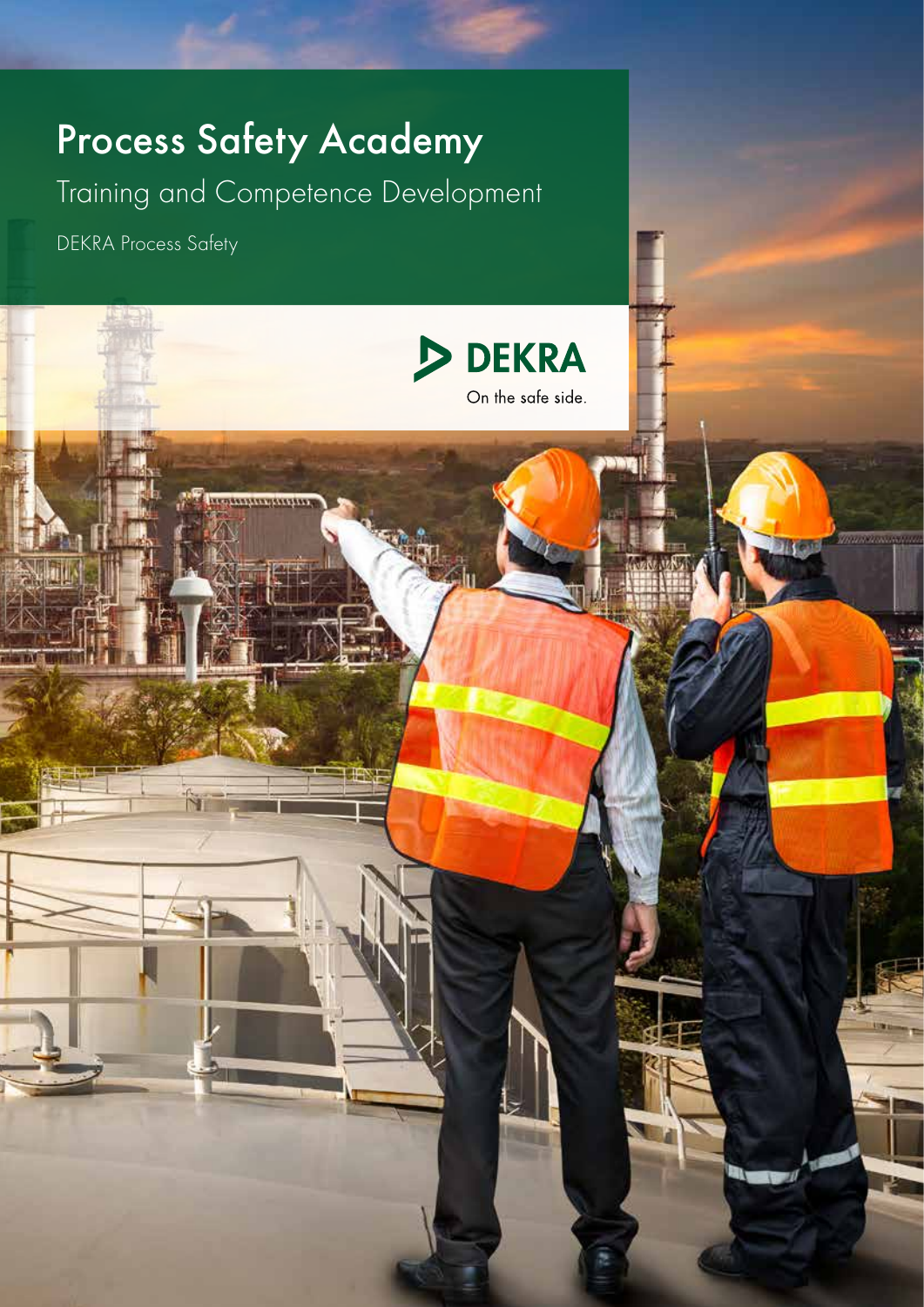# The Global Learning Centre for Sustainably Improving Process Safety Competency

Excellence in Process Safety performance requires the right people, with the right skills, implementing appropriately designed Process Safety programs, motivated by the right organisational culture, in the right way.

DEKRA Process Safety Academy introduces, embeds and maintains competency in Process Safety in your organisation. With more than 30 years of expertise, our highly qualified team of learning experts, senior practitioners and scientists make us the global experts in process safety who partner with you to identify and meet all your learning requirements.

| Multi-level audience        | Operators, Technicians, Supervisors, Engineers, Managers and Contractors |
|-----------------------------|--------------------------------------------------------------------------|
| Competence levels           | Awareness, Basic Application, Proficiency, Expert                        |
| Multiple languages          | English, German, Spanish, French, Italian, Chinese, Portuguese, Hindi    |
| Our training programmes are | Effective, Impactful, Globally Consistent, Sustainable                   |
| Our delivery methods        | In-house, Public Courses, elearning, Competence Development Programs     |
| Our trainers                | Highly experienced Process Safety practitioners in industry              |

### Our Competence Development Programs We know how to turn training into competency

Training alone does not drive competency. Humans tend to forget very quickly and can only retain a small percentage of knowledge after some weeks have passed. Real learning needs experience, support and mentoring, verification and monitoring over time. Our competence development programs are based on the important learning principles:



All to sustain the knowledge over time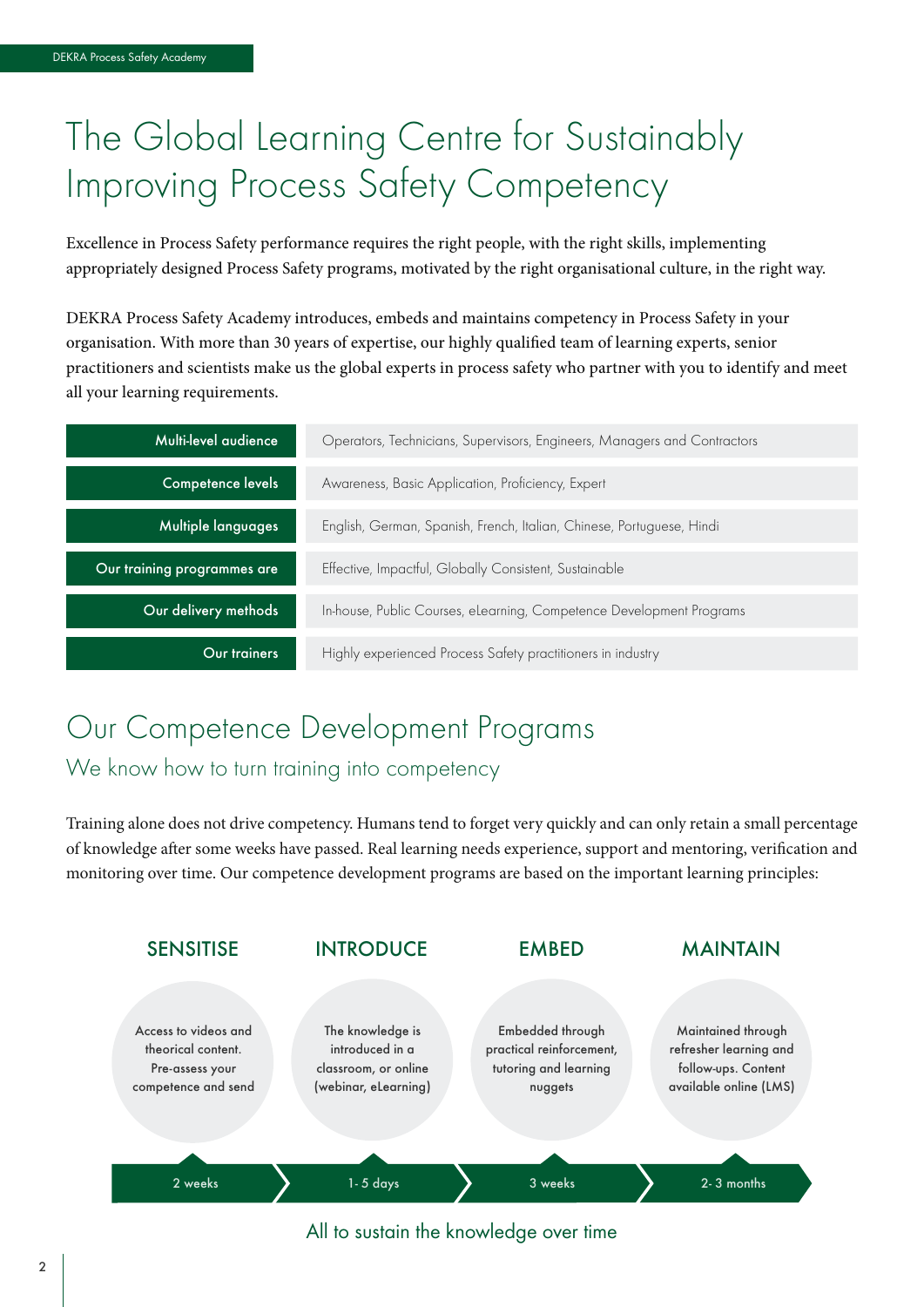# Training That is Fully Tailored to Your Plant & Process

Developing the core competencies required for excellence in Process Safety relies on expert knowledge, imparted in the correct way for maximum retention. This is why we offer all of our courses as fully tailored, in-house programmes, taking into account the specific requirements of your situation. Within this guide, you will find a selection of our key topics, alongside a typical programme layout within that specific area of competency. Off the shelf options provide a basic framework, with our course leaders working alongside you to understand how best to run a programme that not only fits your specific requirements, but also that will ensure long term retention within your organisation.

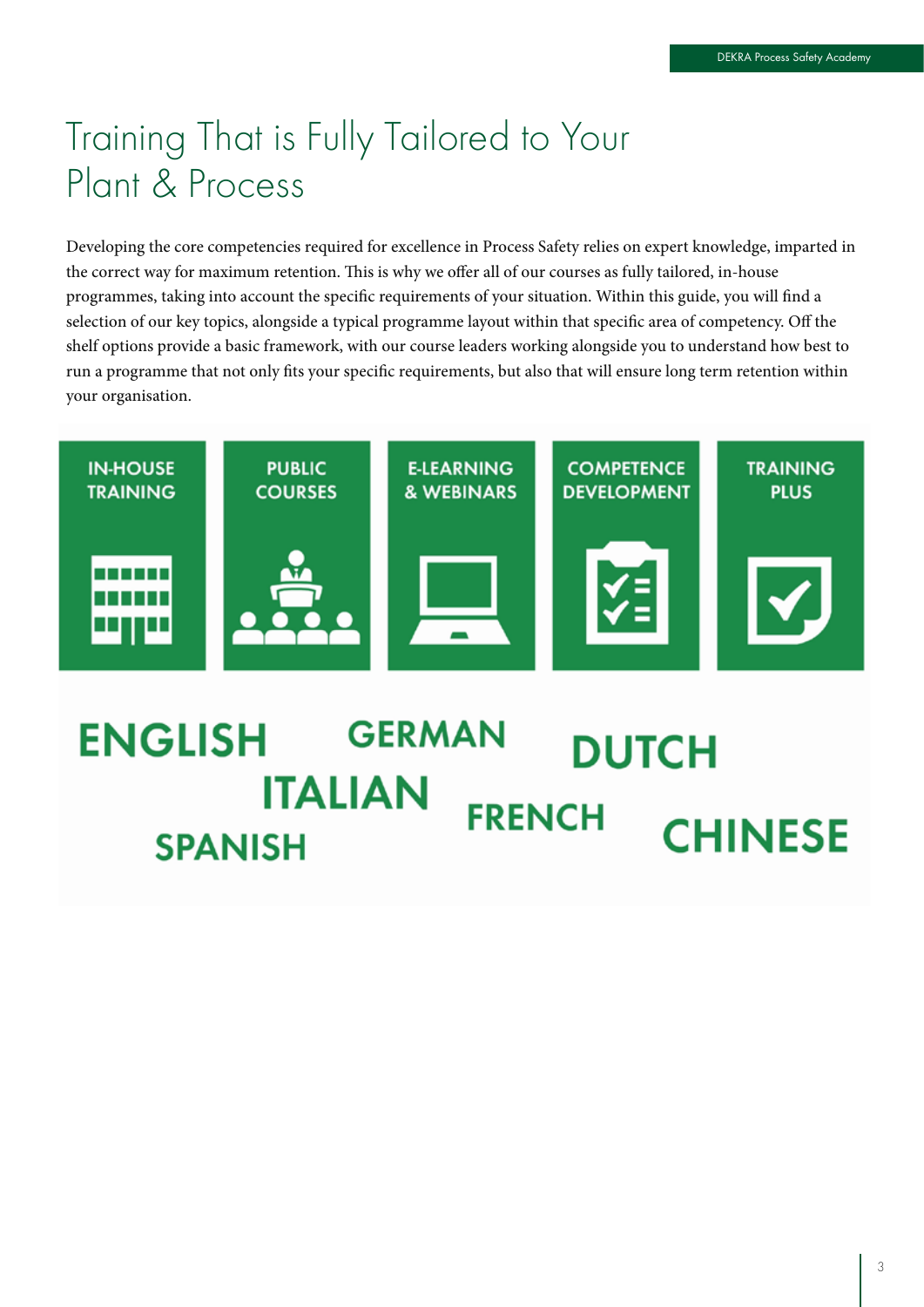# DEKRA Process Safety Academy

Training and Competence Development Programs

#### 1. UNDERSTANDING PROCESS SAFETY HAZARDS

The Essentials of Managing Process Safety Process Safety Information - The Cornerstone of PSM Dust Explosions: Theory, Prevention & Protection Gas/Vapour Explosions: Theory, Prevention & Protection Chemical Reaction Hazards and Thermal Stability of Materials Ignition Sources including Electrostatics Hazards

#### 2. HAZARD IDENTIFICATION & RISK ANALYSIS

Practical Process Hazards Analysis Consequence Modeling

Quantitative Risk Assessment (QRA)

Facilities Siting Risk Assessment

Functional Safety Management, LOPA & SIL Assessment Emergency Relief Systems, Blowdown & Pressure Vessels Process Safety Management (PSM) Process Safety Metrics & Leading Indicators Process Safety Management System Auditing Management of Change Incident investigation

### 4. MEASURING SUCCESS

Efficient Process Safety Management System Auditing

Process Safety Metrics & Leading Indicators

Incident Investigation: Methods & Case Studies

Lessons from Accidents in the Process Industries



For an informal discussion on our tailored in-company solutions, elearning or competence development programs, please call +44 (0)23 8076 0722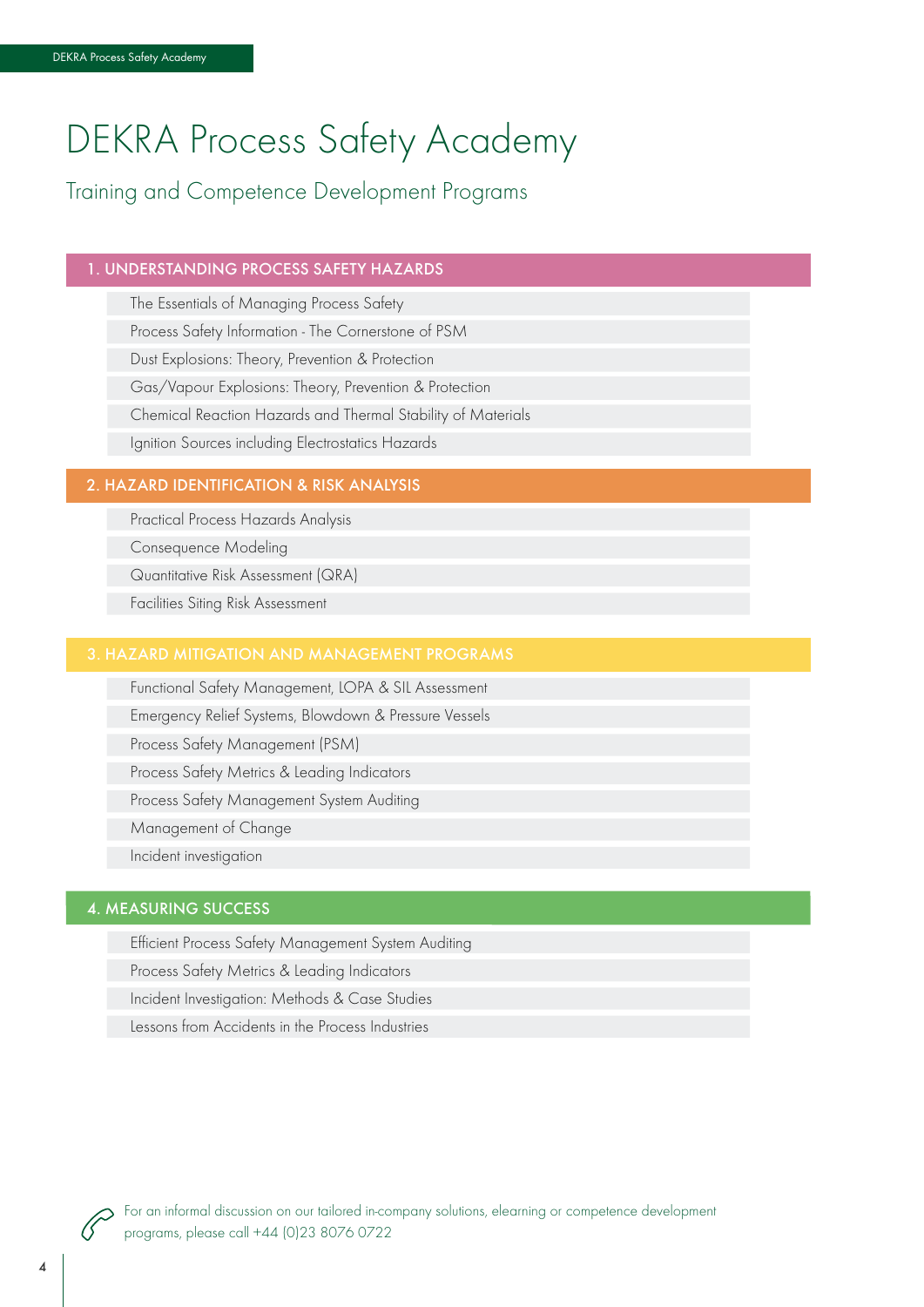# Practical Aspects of ATEX / DSEAR Compliance Success

The flagship four day course from DEKRA Process Safety, Practical Aspects of ATEX / DSEAR Compliance Success, covers Hazardous Area Classification (HAC), Dust, Gas and Vapour Explosion Hazards, Industrial Electrostatic Hazards and Non-Electrical (Mechanical) Ignition Risk Assessment. The course can be booked as a complete four day package, or as individual/multiple days dependent on personal requirements.

### Learning Outcomes

- > The purpose of EU ATEX Directives and equivalent national regulations.
- > Responsibilities under EU ATEX Directives and equivalent national regulations.
- > Materials data requirements for ATEX assessments.
- > How materials data are obtained and its practical significance.
- > The philosophy of hazardous area classification.
- > How to undertake hazardous area classification for gases, vapours (liquids) and/or powders.
- > How to specify new equipment for use in hazardous areas.
- About different combustion events and explosions, their characteristics and the hazards they represent.
- > Methods for controlling flammable atmospheres to prevent or reduce fire and explosion hazards.
- > About the range of ignition sources for flammable atmospheres.

### Day 1

- > Legislative background and requirements.
- Flammability (fire and explosion) properties of materials.
- > Hazardous area classification for gases, vapours and liquids.
- > Hazardous area classification for powders.
- Selection of new equipment for use in hazardous areas.

### Day 3

- > Fundamentals of static electricity.
- > Properties of materials relevant to static electricity.
- > Systematically assessing electrostatic ignition hazards.
- > Controlling static electricity to avoid fires and explosions.
- > Problems (as distinct from hazards) due to unwanted static electricity in industry.
- > Duration: 4 days
- > Type: Classroom training
- > In-company: Contact us
- > CPD Hours: Up to 26



**IChemE** 

- > How to undertake an ignition risk assessment.
- > Methods for controlling ignition sources to prevent or reduce fire and explosion hazards.
- > The fundamental mechanisms of electrostatic charge generation, dissipation and its effects.
- > How to undertake an electrostatic ignition risk assessment.
- > How to control static electricity to prevent or reduce fire and explosion hazards.
- > How to protect against the effects of explosions when control measures may not be fully effective.
- How to assess non-electrical equipment for use in hazardous areas.
- > How to prepare and maintain documentary evidence of having undertaken the above assessments.

### Day 2

- > Understanding explosions.
- > Further properties of materials.
- > Prevention of fires and explosions by control of flammable atmospheres and ignition sources.
- > Protection against those explosions which could still occur.

### Day 4

- > Incidents and consequences of unsuitable or poorly maintained equipment.
- > Assessment of mechanical equipment for use in hazardous areas

### Who will benefit?

Engineers and engineering managers (and those with similar responsibilities) from companies storing, handling, using or processing flammable liquids, gases and/or powders, including those materials generated as waste streams (e.g. flammable dust collected in a filter). Many operators and senior managers have also benefited from attending this course.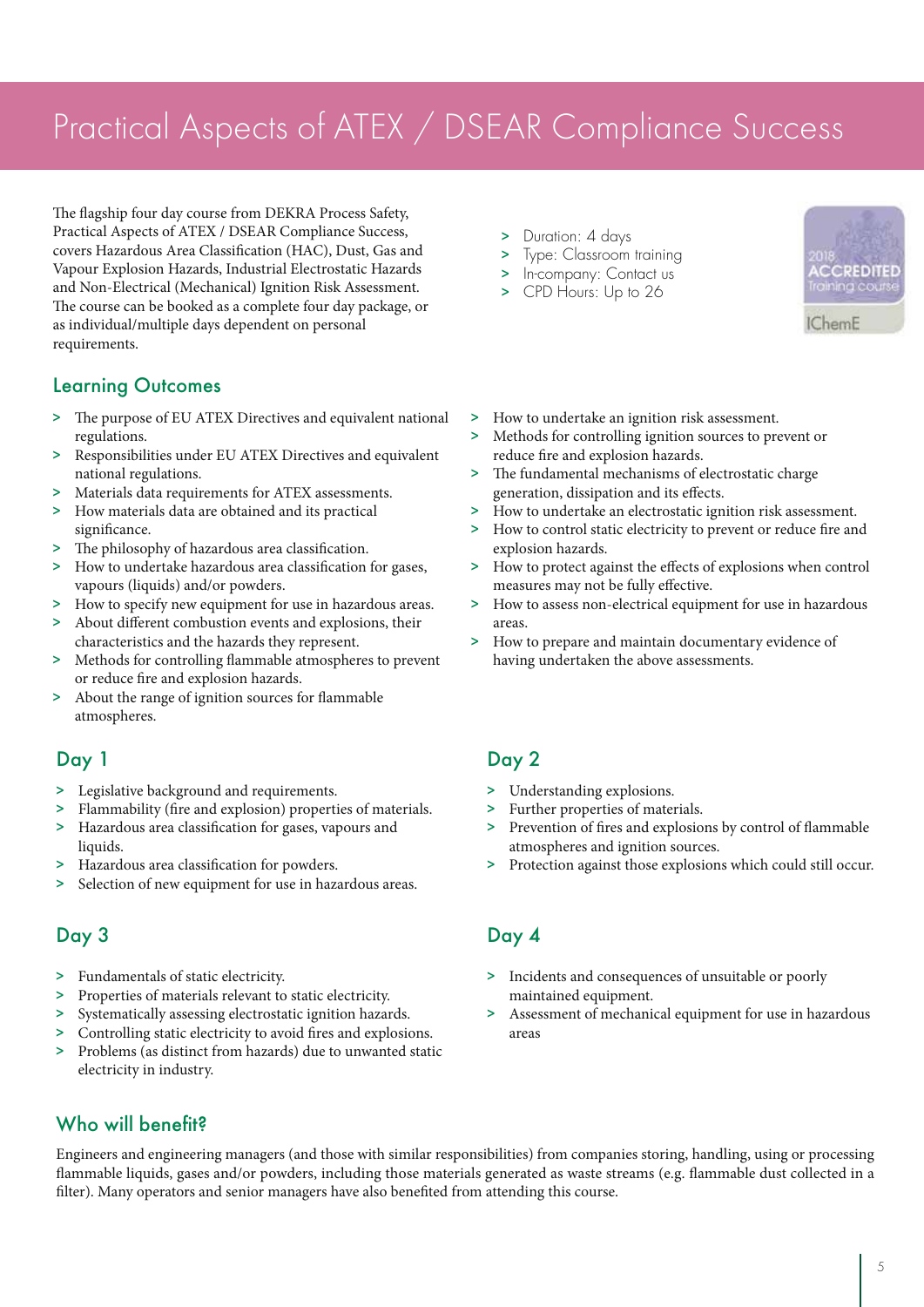### Preventing Reaction Runaway

Integrating Safety Assessment Into Process Life Cycle and Practicalities of Emergency Pressure Relief Design

The loss of control of exothermic or gas generating chemical reactions, on plant scale, can have devastating primary and secondary consequences. Strategic assessment practices should be embedded to ensure that chemical reaction hazards are identified early in process development by chemists with a good understanding of risk identification such that the development process seeks to systematically and reliably eliminate or reduce the risk potential.

### **Objectives**

- > Equip chemists with tools to identify and quantify process safety risks – and hence make decisions which promote inherently safer processes.
- > Provide chemists and engineers with a systematic assessment process and knowledge to identify appropriate testing strategies.
- > Enable chemists and engineers to understand calorimetric and thermal stability data interpretation and application.
- > Gain awareness of safety measures available for safe scaleup, including relief system design concepts

This course is designed to equip staff with the necessary tools to be able to identify chemical reaction hazards, interpret test data correctly and develop a robust basis of safety. A special focus is provided on the design of emergency relief systems as a primary safeguard in asset protection and life preservation. It is a multidisciplinary course straddling chemistry and chemical engineering to seek to close the gap between the disciplines which often results in processes being scaled up that could have been inherently safer.

- > Duration: 2 days
	- **Type:** Classroom training
- In-company: Contact us
- > Audience: Personnel involved with process safety, EH&S, process design, operations and maintenance from the chemical & processing industries:
	- > Management
	- > Technical
	- > Operations
	- > Maintenance

### Day 1

Delegates will learn to identify significant sources of hazard in existing plants, understanding the latest techniques for assessing risk and measuring and quantifying chemical process hazards in the workplace. An understanding of established best practice in reducing the hazards of exothermic reaction systems, with particular emphasis on emergency relief design, will be taught (in conjunction with Day 2.)

### Day 2

The provision of emergency relief systems for runaway chemical reactions and decompositions requires a detailed design approach that takes into account the dynamics of the uncontrolled reaction and the potential for multi-phase flow in the vent system. The DIERS (Design Institute for Emergency Relief Systems) methodology provides a practical framework for such studies, which is different to vent sizing for purely physical contingencies. This short course will examine the characterisation of runaway behaviour and the vent design approach. Data requirements, sizing equations and practical aspects will be discussed. Case studies and workshops are included.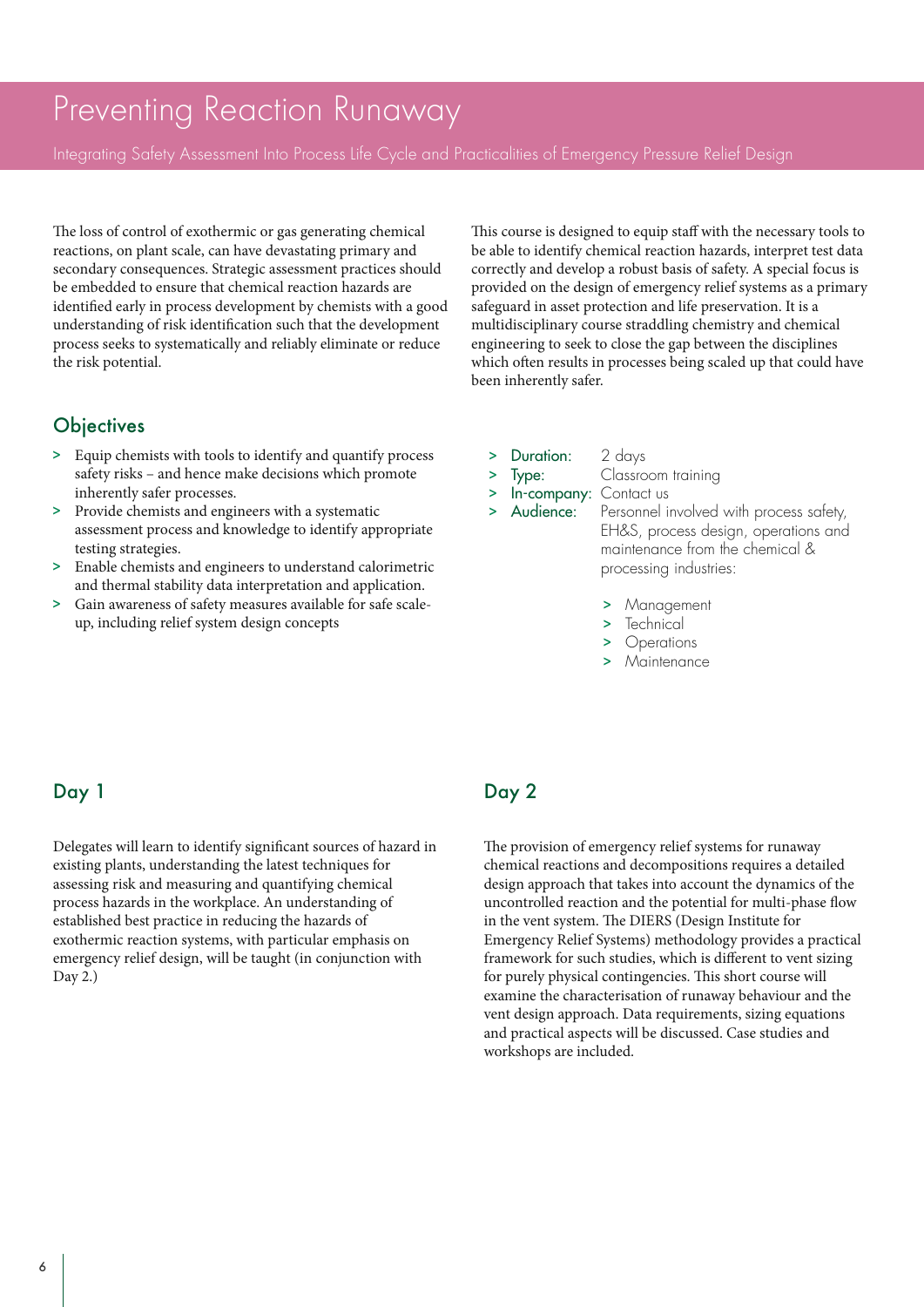# Process Safety Management (PSM)

Major process accidents (Flixborough, Bhopal, Longford, Texas City, Buncefield, Deepwater Horizon) were all caused by inadequate management of process risks, often because process safety was given insufficient attention by line managers. As a result, effective PSM is now recognised as vital to the control of major process hazards, and this is reflected in legislation; for ex ample, the Seveso I I Directive in the EU and the OSHA 1910.119 standard in the USA. This course aims to give delegates an understanding of Process Safety Management, so that they can develop, improve and implement systems within their own organisation.

### Learning Outcomes

- > How PSM failures cause process accidents
- > How PSM relates to and differs from other safety management systems
- > The importance of leadership and culture to process safety performance.
- > About key aspects of PSM; e.g. procedures, training and competence, process hazard analysis, process safety
- > information, change management, plant integrity etc.
- Techniques for monitoring process safety performance and auditing PSM systems

# DSEAR & Pilot Plants

Pilot plants are operated in many sectors of the process industries, particularly in the specialty chemicals and pharmaceutical sectors. They are used for operations handling gases, liquids and powders such as chemical reactors, filtration, centrifugation and drying. Many of the materials handled are flammable and / or reactive and so in the UK, the DSEAR regulations will apply. Although the scale of operation is usually small, the fire, explosion and reactive chemical risks can be of a disproportionate scale due to factors such as:

- > Developing chemistry
- > Use of glassware
- > Changing equipment configuration
- Inadequate appreciation of the hazards at this scale
- Less rigorous standards often applied as for the production plant e.g. Management of Change
- > Inappropriate siting of operations and less developed emergency procedures

- > Pilot plants vs. production scale what are the unique hazards and what can go wrong
- > Hazardous area classification applied to pilot plant operations – when to apply and when alternative control measures can be used
- > Fire and explosion hazards with common pilot scale operations and basis of safety options for changing plant
- > Ignition source controls in pilot plant operations including electrostatic ignition sources
- > How to manage reactive chemical hazards in pilot plant operations
- What safety data should be available at this stage and how it is used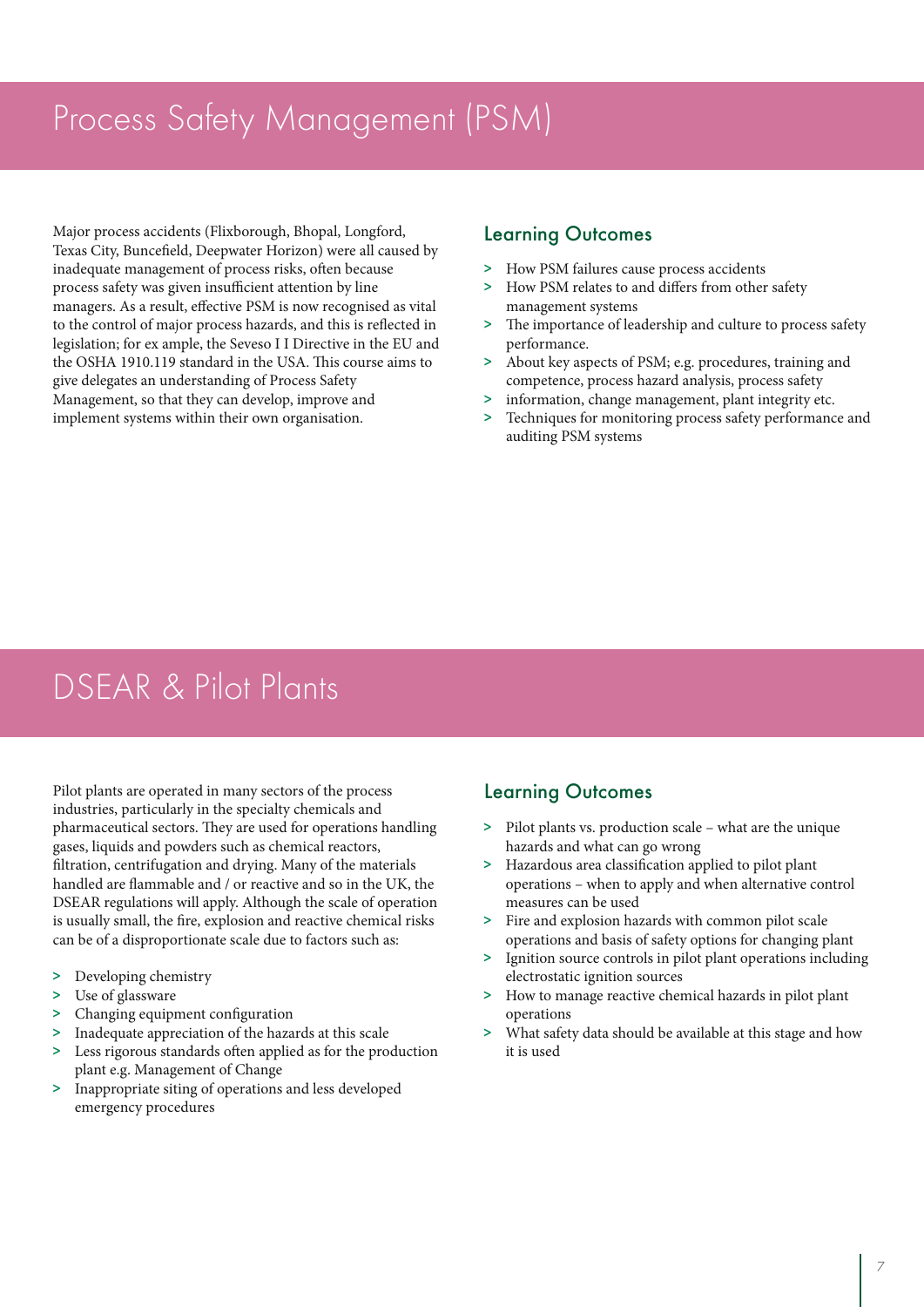## Ignition Sources; Myths and Realities

Whenever you handle flammable liquids, gases or powders, ignition sources are never far away. The consequences of ignition can be devastating resulting in loss of life, business and bad publicity to name a few. In Europe, the importance of ignition source management is recognised in the ATEX Directives. This has resulted in an array of guidance for end user operators and equipment manufacturers. Despite ATEX now being a mature Directive, Chilworth continue to find sites where ignition source management is poor. Examples are many but some include:

- > Poor understanding of electrostatic ignition hazards
- > 'Run to failure' non-electrical equipment maintenance in hazardous areas
- > Deficiencies in management of hot work
- > 'Ex' electrical equipment poorly maintained or installed
- No data on safe powder drying and storage temperatures
- > Insufficient understanding of dust ignition characteristics

### Learning Outcomes

- > What ignition sources are common and how and where they can occur
- > Data required for properly assessing ignition sources and application in ignition risk analysis
- > Managing electrostatic hazards common misconceptions and pitfalls
- > How to deal with mechanical ignition sources
- > Common problems with electrical installations in hazardous areas
- > What is really important with ignition source management
- > Avoidance of Ignition Sources as a Basis of Safety when can this be justified?
- > Avoidance of Ignition Sources

# Problem Solving Through Static Measurement & Assessment

Static causes a wide range of problems and hazards in many industrial processes and operations. Appropriate measurements properly and carefully undertaken can aid the necessary understanding of mechanisms leading to such problems to maximise effectiveness in controlling them. These same measurements can also be used for active monitoring of those variables which control or exacerbate the problems. Hence, this short course will benefit process and process development engineers, quality assurance and quality control scientists, product development scientists and technical personnel managing these roles wherever raw materials, products or process plant can acquire static charge. The course will include a number or practical demonstrations.

- > The Fundamentals of static electricity
- > About the types of problem & hazard caused by static in a wide range of situations
- > Techniques for measuring static
- Methods for measuring static-related phenomena
- > How real problems have been addressed with the aid of appropriate measurements
- > Common pitfalls when making and interpreting static measurements
- > Practical guidance on effective measurements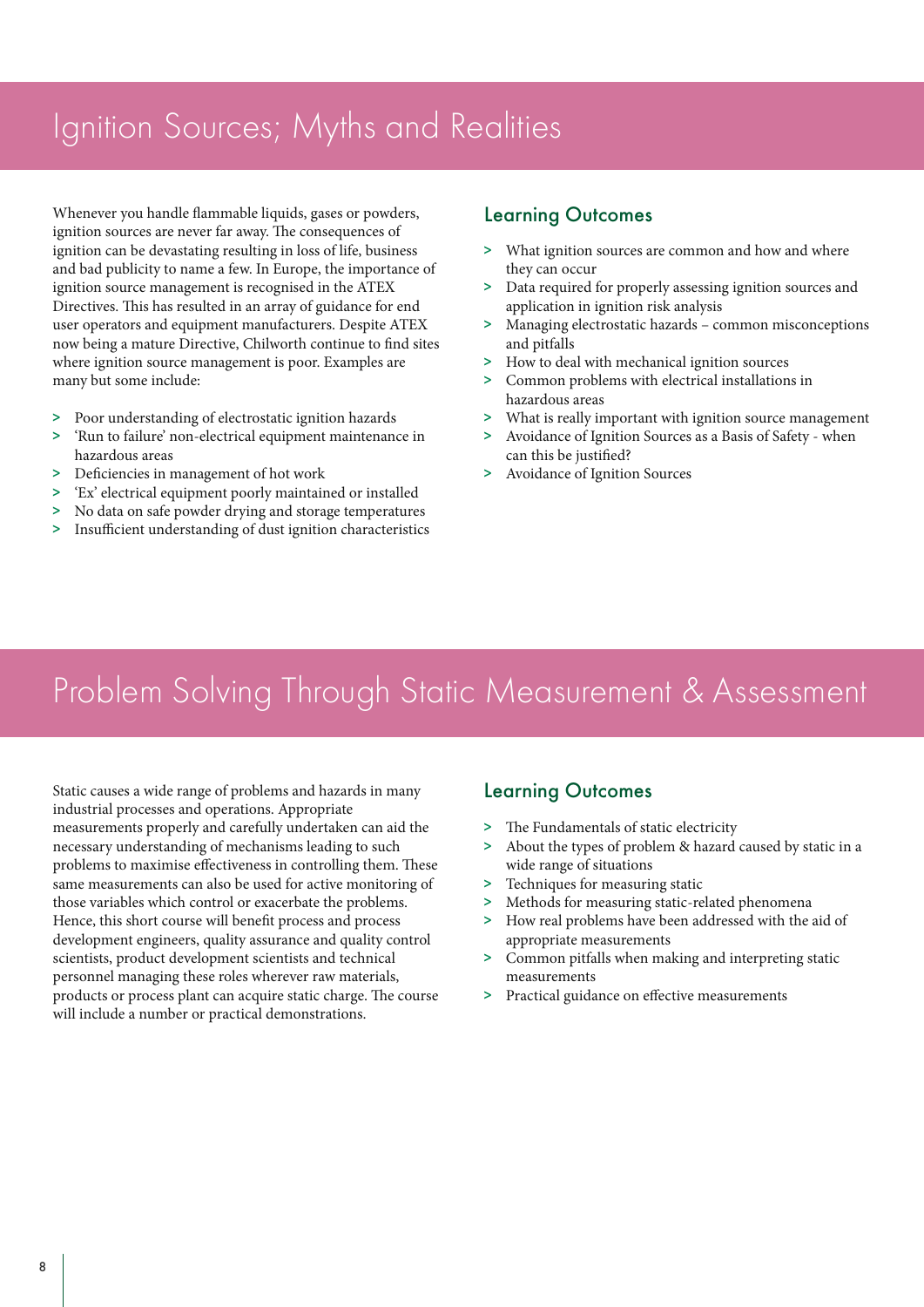## Waste Compatibility

A number of unexpected, reportable adverse reaction Learning Outcomes incidents have occured in the waste treatment industry in recent years. The incidents have been caused by the mixing of incompatible wastes in bulking vessels which have reacted together to generate heat and / or gas. The waste industry is particularly prone to such incidents due to several unique sector features:

- > Handling wastes of varying and often uncertain composition
- > Large scale bulking operations often involving large (unagitated, often poorly instrumented) vessels
- > Wide variety of wastes received on a day-to-day basis
- > General lack of themochemical knowledge and understanding to implement robust compatibility testing procedures.

- > Latest legislation and best practice in compatibility testing
- > The fundamental principles of adverse reactions
- > An overview of tools and procedures for desktop adverse reaction screening
- > Laboratory calorimetry methods; how to set-up tests, what equipment to use and how to conduct good tests

## Ignition Sources

Whenever you handle flammable liquids, gases or powders, ignition sources are never far away. The consequences of ignition can be devastating resulting in loss of life, business and bad publicity to name a few. In Europe, the importance of ignition source management is recognised in the ATEX Directives. This has resulted in an array of guidance for end user operators and equipment manufacturers. Despite ATEX now being a mature Directive, DEKRA continue to find sites where ignition source management is poor. Examples are many but some include:

- > Poor understanding of electrostatic ignition hazards
- > Run to failure' non-electrical equipment maintenance in hazardous areas
- > Deficiencies in management of hot work
- > 'Ex' electrical equipment poorly maintained, wrongly specified or installed
- > No data on safe powder drying and storage temperatures
- > Insufficient understanding of ignition characteristics of combustible dusts.

- > What ignition sources are common and how and where they can occur
- > Data required for properly assessing these ignition sources and how to use in the ignition risk analysis
- > Managing electrostatic hazards common misconceptions and pitfalls
- > How to deal with mechanical ignition sources, eg sparks & mechanical friction
- > Common problems with electrical installations in hazardous areas
- > What is really important with ignition source management
- > Avoidance of Ignition Sources as a Basis of Safety when can this be justified?
- > Avoidance of Ignition Sources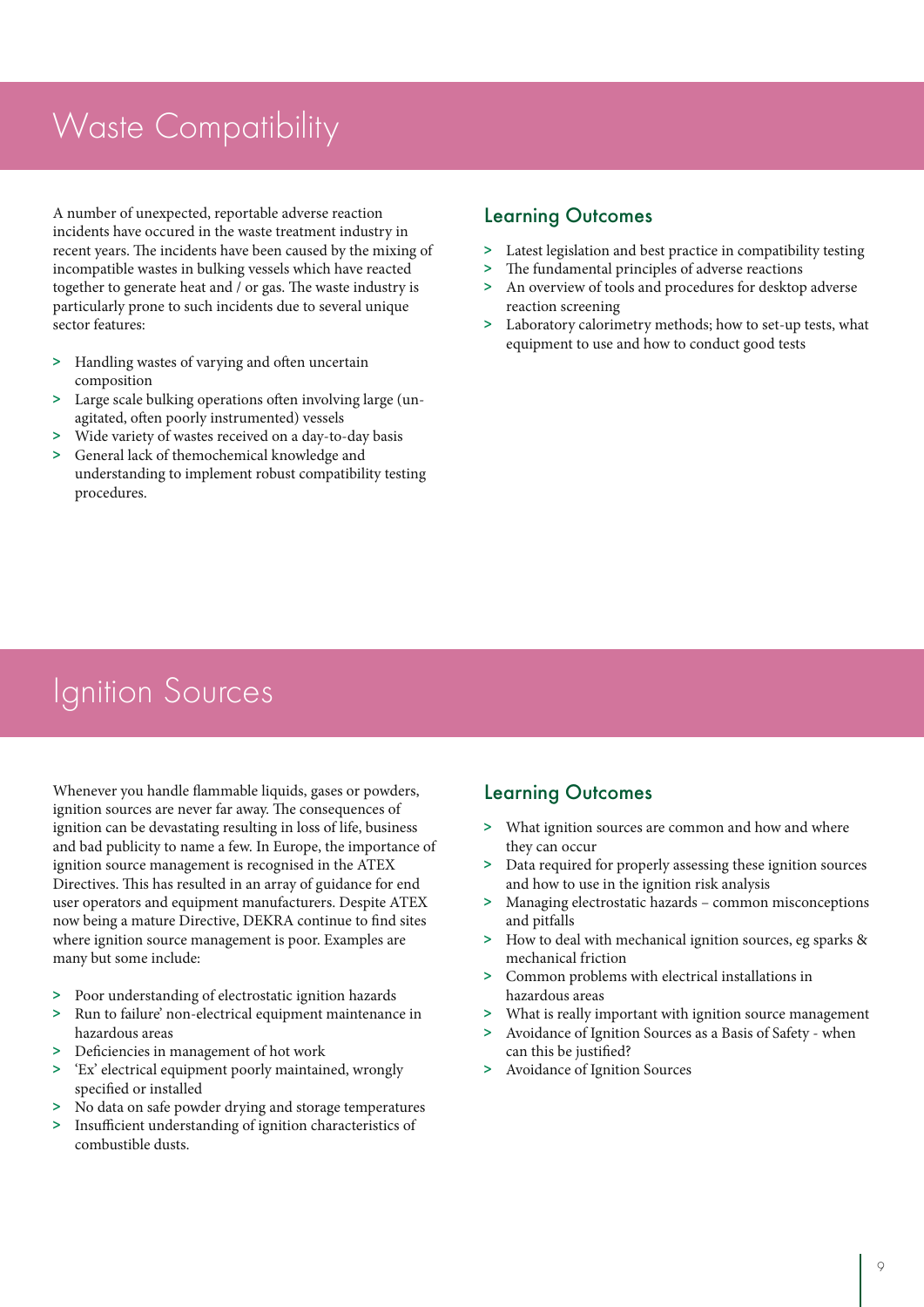# EPD/DSEAR Documentation

Since the ATEX Directives and DSEAR became a legal requirement in the EU in 2003, DEKRA have completed many fire and explosion risk assessments for a range of industrial sectors. One common issue is the lack of understanding (and available guidance) on what constitutes a 'suitable and sufficient' documentation package to demonstrate compliance. Documents are also frequently treated as 'one offs' rather than 'living documents' requiring regular review, update and retraining of staff of the updated content.

Aimed at those with responsibility or involvement in implementing ATEX / DSEAR on their site, the course will provide an overview of Explosion Protection Documents (EPDs) describing their legislative background, their implementation, correct format, acceptable content and using them as living documents. The course provides an overview of the detailed risk assessments required by EPD / DSEAR docs.

### Learning Outcomes

- > The legislative background for EPD documents<br>> What an EPD / DSEAR documentation should
- > What an EPD / DSEAR documentation should contain, suggested format, level of detail necessary and how it links to more detailed risk assessment documents
- > EPDs/DSEAR as 'living documents': updating, implementing re-training
- > About the risk assessments and studies required in support of EPD/DSEAR docs
- > Common mistakes made in EPD/DSEAR documentation and common shortfalls in DSEAR / ATEX risk assessments.

# Process Safety Information, the Cornerstone of PSM

Many chemical and related process accidents and incidents have occurred because organisations did not recognise the hazards and risks associated with the activities they were undertaking; for example, when operating, changing or maintaining processes, plants and equipment. Recognising these hazards and risks requires that an organisation develops and maintains a "corporate memory" through the efficient and effective management of Process Safety Information (PSI). Management of PSI is therefore recognised as a cornerstone of Process Safety Management (PSM), as without it organisations are essentially ignorant of the process hazards and risks for which they are responsible; for example, in PSM guidelines from the US Center for Chemical Process Safety (CCPS), and Seveso II guidance (in the UK the Control Of Major Accident Hazards Regulations 1999, as amended).

- > Why PSI is important to the management of process risks
- > Significant elements of PSI management
- > Who is typically responsible for PSI management, along with their level of competency
- > What PSI information to generate, including legal requirements and document examples
- > How PSI could be archived and then retrieved
- > When PSI should be used and by whom
- > How to interpret PSI e.g. Chemical Hazard data
- > What to include in a PSI procedure.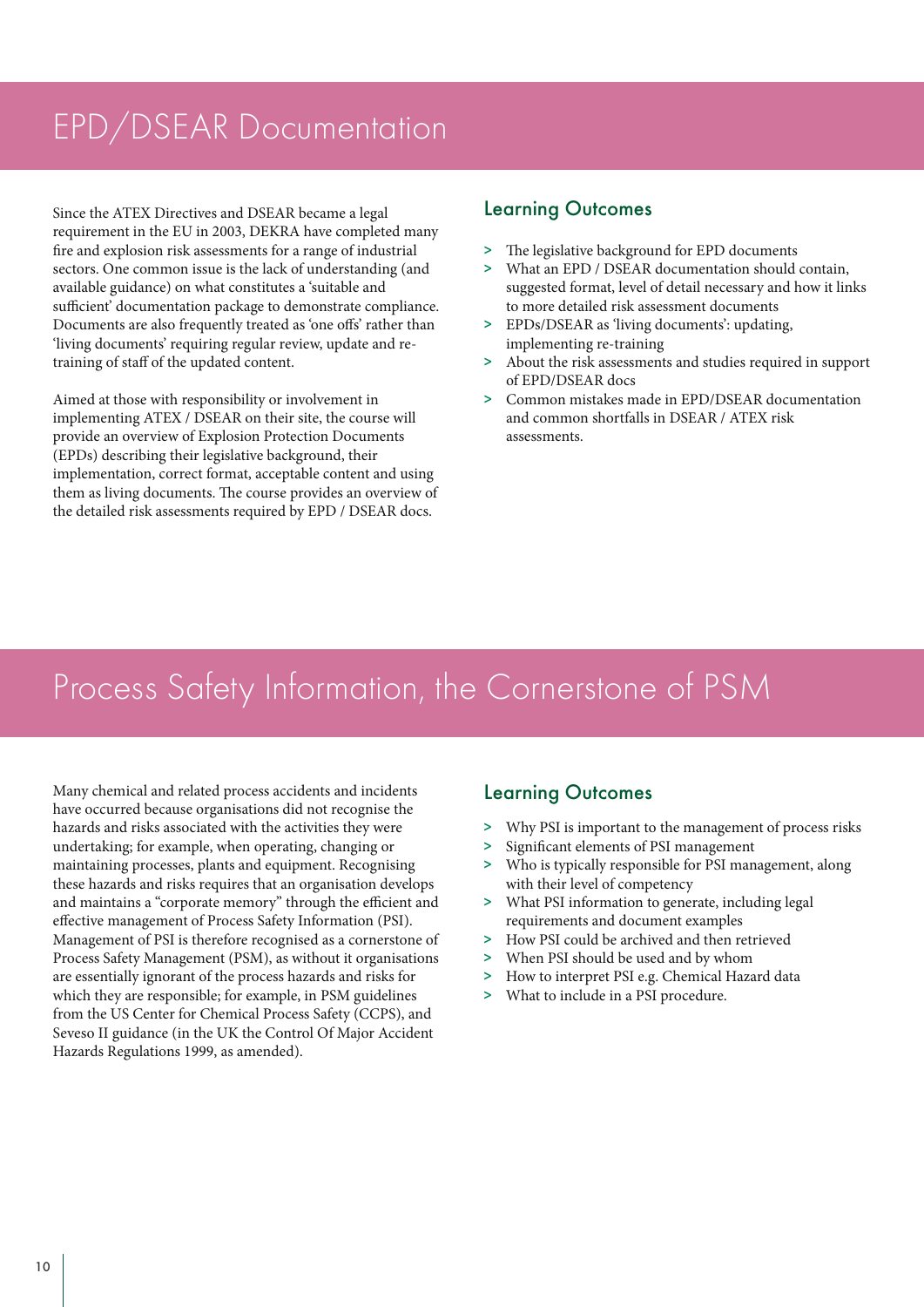# Safe Drying of Powders on an Industrial Scale

In an average year in the UK, dryers have caused one explosion and 30 serious fires. Many of these could have been avoided if a systematic assessment of the fire and explosion hazards had been carried out. In particular, many incidents are caused by a poor understanding of safe drying temperatures or incorrect use of thermal test data. This seminar aims to give delegates an insight into possible causes of these fires and explosions and how to assess and control them. The potential incidents hazards that will be covered, include explosions caused by:

- > Flammable vapour ignition when charging/ drying
- > Ignition of flammable dust clouds when drying
- > Decomposition of unstable powders at high temperature

### Learning Outcomes

- > How and when explosive dust or vapour atmospheres can be created in a dryer
- > What ignition sources can occur in a dryer
- > About dryer explosion risk assessments
- > Preventing fires & explosions in dryers e.g.inerting / vacuum & ignition source controls
- > Employing explosion protection on dryers
- > Generating appropriate powder thermal stability information for each type of dryer
- > How thermal stability data determines fire & explosion risks & safe operating conditions
- > Preventing powder thermal decomposition
- > How fire & explosion hazards associate with operations e.g. filling, discharging etc

# DSEAR & Pilot Plants

Pilot plants are operated in many sectors of the process industries, particularly in the specialty chemicals and pharmaceutical sectors. They are used for operations handling gases, liquids and powders such as chemical reactors, filtration, centrifugation and drying. Many of the materials handled are flammable and / or reactive and so in the UK, the DSEAR regulations will apply. Although the scale of operation is usually small, the fire, explosion and reactive chemical risks can be of a disproportionate scale due to factors such as:

- > Developing chemistry
- > Use of glassware
- > Changing equipment configuration
- Inadequate appreciation of the hazards at this scale
- > Less rigorous standards often applied as for the production plant e.g. Management of Change
- > Inappropriate siting of operations and less developed emergency procedures

- > Pilot plants vs. production scale what are the unique hazards and what can go wrong
- > Hazardous area classification applied to pilot plant operations – when to apply and when alternative control measures can be used
- > Fire and explosion hazards with common pilot scale operations and basis of safety options for changing plant
- > Ignition source controls in pilot plant operations including electrostatic ignition sources
- > How to manage reactive chemical hazards in pilot plant operations
- What safety data should be available at this stage and how it is used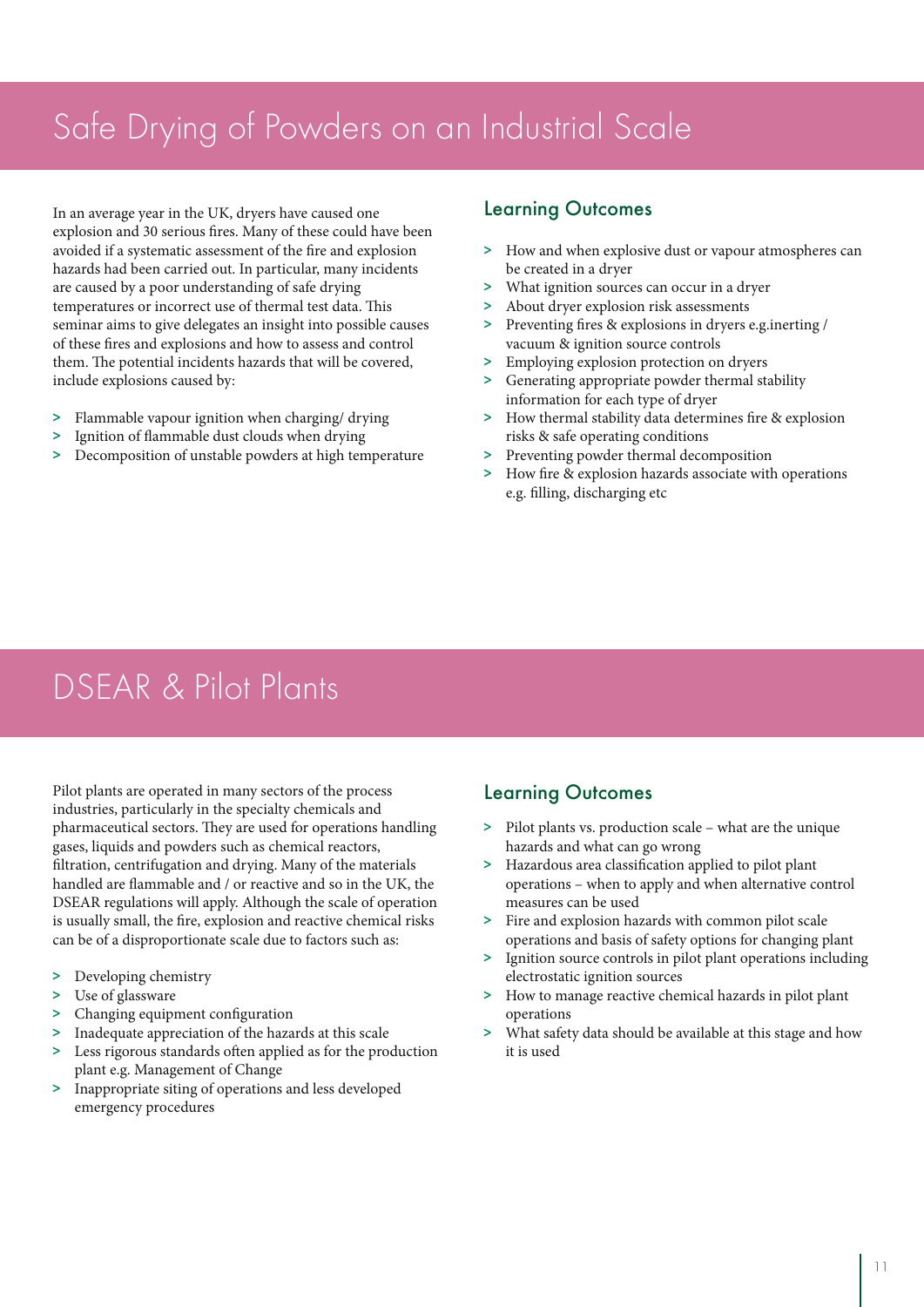# Practical HAZOP Incorporating IEC61511

This training course covers HAZOP study in full with IEC61511 (and the master standard IEC61508) incorporated. Anyone wishing to use the HAZOP study in the lifecycle of safety instrumented systems (as they should) then this course shows how to incorporate the standard seamlessly and easily and how the leader can quietly ensure that everything necessary is covered.

HAZOP study is an established method for examining a process plant in detail. The standard for the central HAZOP study is IEC61882 which is a European Norm and published as EN 61882 throughout the EU. It gives guidance on application of the technique and on the HAZOP study procedure, including definition, preparation, examination sessions and resulting documentation and follow-up.

HAZOP study is included in the lifecycle in IEC61511 Part 1. If a safety instrumented system is to be, and claim to be, compliant with IEC61511 then this course has a full module describing what should be covered in the HAZOP study for SIL rated trips as safeguards.

### Learning Outcomes

- > Understand what data needs to be collected from the HAZOP study team who know the process often better than the SIL experts.
- > Understand how to use a HAZOP to eliminate all cases that do not further review under IEC61511 or IEC61508
- > Understand how to design and calibrate a HAZOP risk matrix that complies with IEC61511/ IEC61508

# Lifecycle Process Safety & Regulatory Data

In all aspects of industrial safety it is necessary to have an understanding of the properties of the materials being stored, handled, produced or transported. In recent years this understanding of material properties has become more profound with the introduction of European standards and guidelines such as the ATEX Directives, REACH, CLP and UN Transportation of Dangerous Goods. How can a risk assessment be performed unless there is an understanding of a materials hazardous properties. This course will enable people working in process industries and involved in regulatory compliance or health and safety to have a better understanding on the type of physico / chemical data required for legal compliance and to make a formal judgment on the risks of handling hazardous materials. It will also enable people to have a better understanding on how this data is obtained and how it can be used.

### Learning Outcomes

- > Why hazardous material data is required
- > Which data is required for Process Safety (DSEAR/ATEX)
- > Which data is required for equipment selection (ATEX)
- Background information on test methods for physico/ chemical data
- > Data requirements for REACH\*
- > Data requirements for CLP\*
- > Data requirements for UN Transportation\*

Note \* – In these areas there will also be mention on toxicological and ecotoxicological data requirements.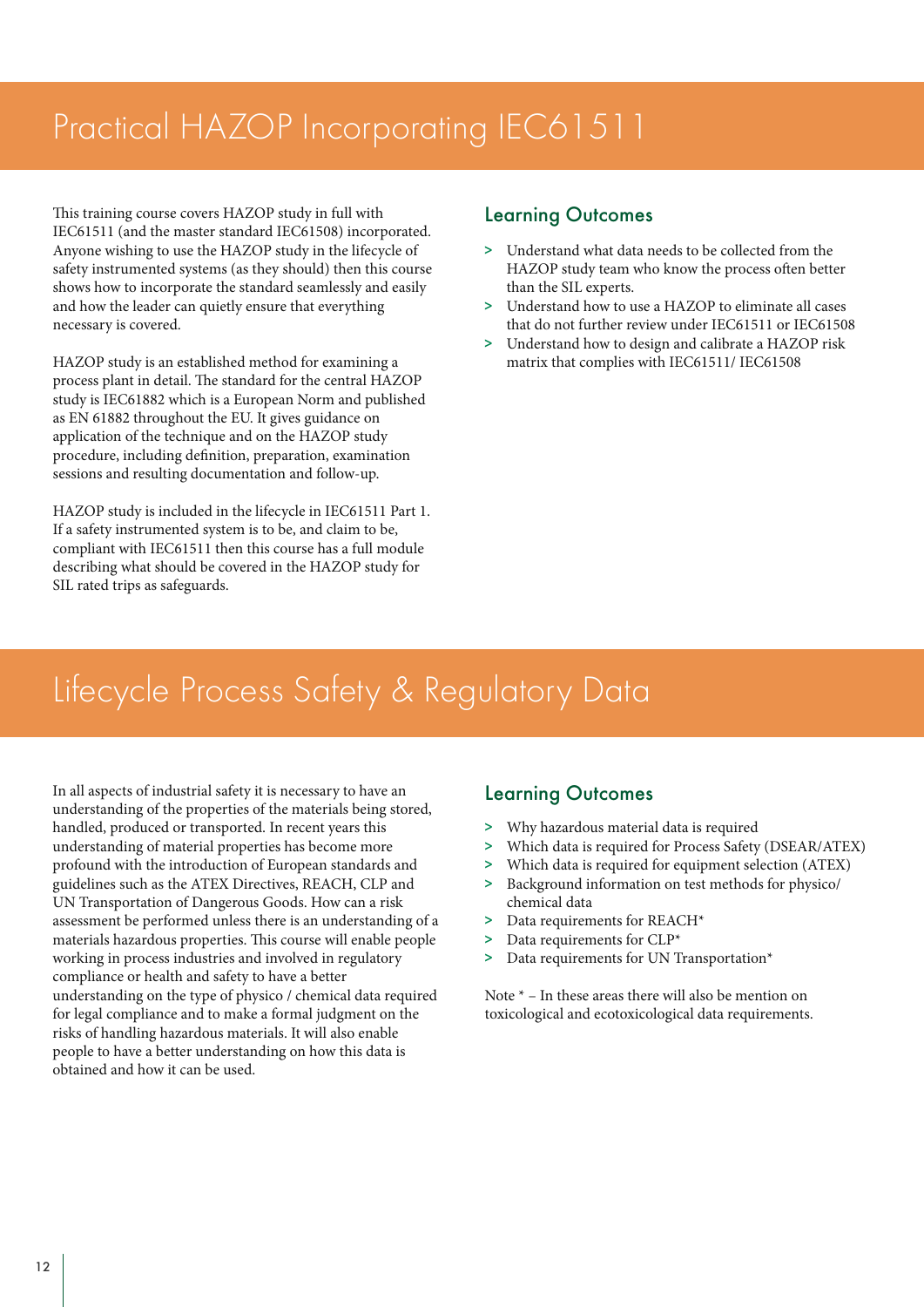# Practical HAZOP Leadership in Action

Complex processing with inherent hazards requires systematic methods for hazard identification and assessment. Hazard and Operability Study (HAZOP) is a recognised industry-wide method for achieving this.

HAZOP is a rigorous, structured approach to identifying process hazards and operational problems, which can be adapted to a variety of processes and technologies: however the effectiveness and efficiency of a HAZOP depends on the competence of the leader as well as the competence and engagement of the HAZOP Team. This course will help participants to understand the purpose of HAZOPs and how they can make an effective contribution to them.

### Learning Outcomes

- > When and how HAZOP should be employed, including how it relates to other techniques.
- > What is needed to carry out a HAZOP
- > How HAZOPs should be conducted
- > How to use risk assessment with HAZOPs.
- > There will also be an opportunity to participate in a HAZOP.

## Quantified Risk Assessment (QRA)

To successfully manage major process hazards, assessment of the risks arising from the hazards is required. In some cases it is sufficient to carry out qualitative risk assessments using simple techniques such as risk matrices. However, when the risk is judged to be high, the consequences are severe, the system is complex or there is a regulatory requirement, it may be necessary to evaluate the risk numerically using Quantified Risk Assessment (QRA). The uses for QRA are as follows:

- > To evaluate whether or not the risk is acceptable and then identify measures for cost-effective risk reduction if required
- > To compare the relative risks of different options e.g. the transport of materials by pipeline vs. road transport
- > To allow companies to meet their regulatory obligations for risk assessment, such as those required by the Seveso II Directive (COMAH Regulations 2015 in the UK).

The aim of the course is to give people who may need to carry out QRA a practical understanding of techniques that can be used.

- > Techniques for identifying major process hazards
- > Techniques for modelling the consequences of major process hazards: fire, explosion, toxic and environmental
- > release
- How to estimate the effects on people and the environment from major hazard events
- > How to assess the likelihood of a major accident
- > Criteria for judging risk acceptability
- > Risk reduction measures and cost-benefit analysis.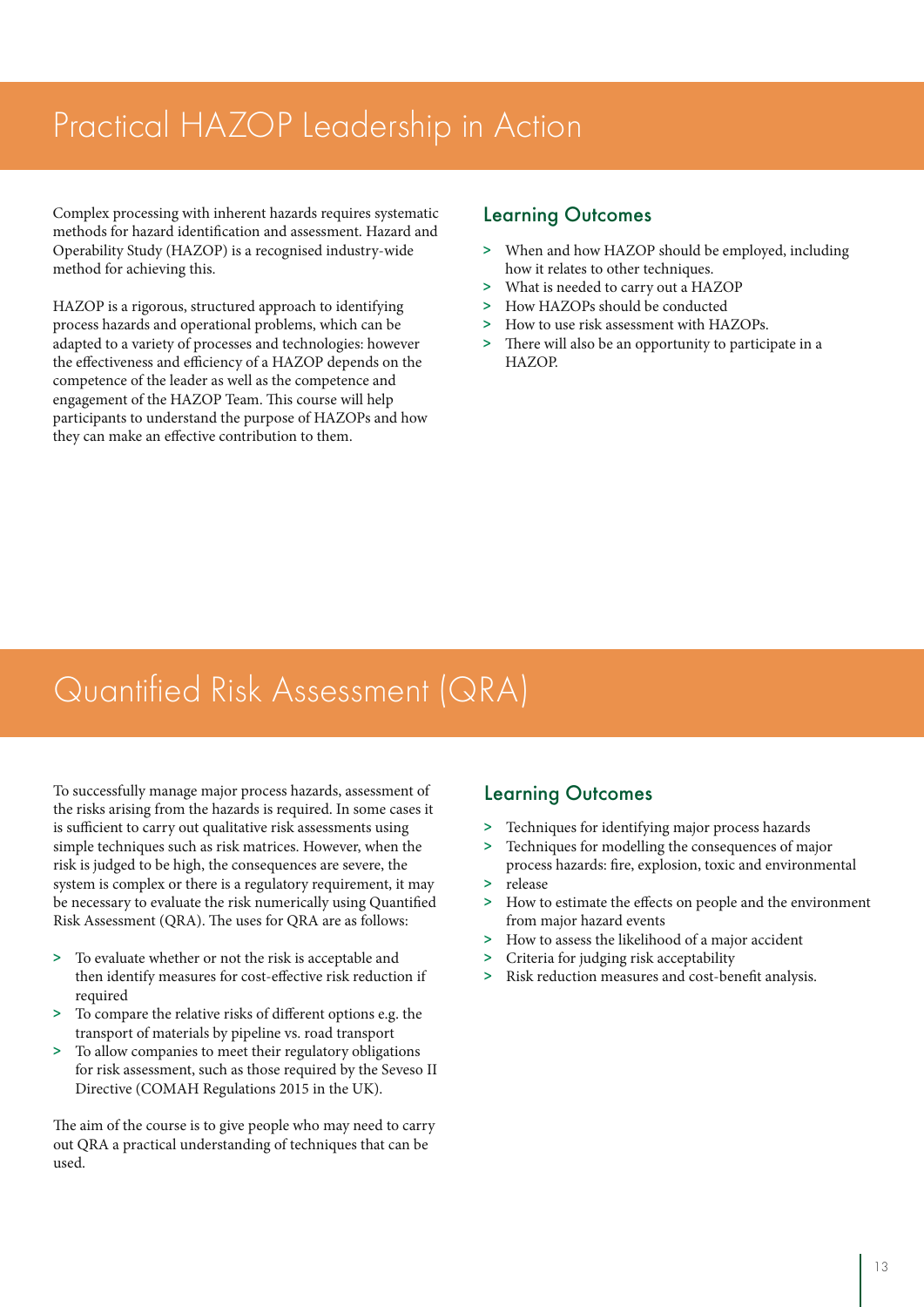## Major Fire Risk Assessment in Manufacturing Environments

Each year a number of fires occur within process industries and these fires can result in serious injury, major asset loss and business interruption. For facilities that are classified as COMAH / Seveso II sites it is necessary to undertake specific studies such as predictive modelling of the impact of major process fires both on and offsite and consideration of the potential for domino effects e.g. a fire triggering a runaway reaction or explosion. Other studies such as Occupied Building Risk Assessment (OBRA) require the effects of major process fires on people in buildings to be fully evaluated. Undertaking an adequate fire hazard and risk assessment and implementing measures to prevent and mitigate against the effects of a fire can significantly reduce the potential for injury and business loss.

### Learning Outcomes

- > About different types of fire and the potential harmful effects
- > Identification of scenarios that can lead to major fires e.g. loss of containment
- > Identification of sources of ignition and prevention measures
- > An overview of assessment and computational techniques for evaluating the impact of fires
- > Estimating thermal flux from fires such as pool fire, jet fires and BLEVE
- > Flame engulfment of tanks / vessels including reactive systems and impact on emergency venting requirements
- > Gas generation in powder systems due to flame engulfment
- > Methods to assess the impact of fires on people thermal dose, probits etc.
- > How to evaluate the risk from fires and determine reasonably practical mitigation measures

In June 2003, the ATEX Directives became a legal requirement **Learning Outcomes** for EU member states. Rarely in the past has compliance with new legislation caused so much confusion and misinterpretation. The legislation is now relatively mature and despite availability of many supporting 'harmonised' standards and guidance documents, we still find industry being interested in comprehensive training which can help with implementing compliance programmes. This applies to both end users and manufacturers of equipment.

- > Hazardous area classification & controls
- > Control of ignition sources in hazardous areas including static and equipment selection
- > Use of new / existing equipment in hazardous areas how to select and comply with special requirements, risk assessments, inspection and maintenance
- Explosion protection systems
- > Documentation requirements demonstrating a basis of safety
- > Dispelling common misconceptions
- > Certification of new equipment, assemblies, components, safety devices and protective systems
- > ATEX non-electrical equipment how much detail is needed in risk assessments and how to document
- Self-certification
- > Quality systems what is needed for ATEX equipment manufacture
- > Ex marking & standards available in support of ATEX 114
- > Keeping your certification up to date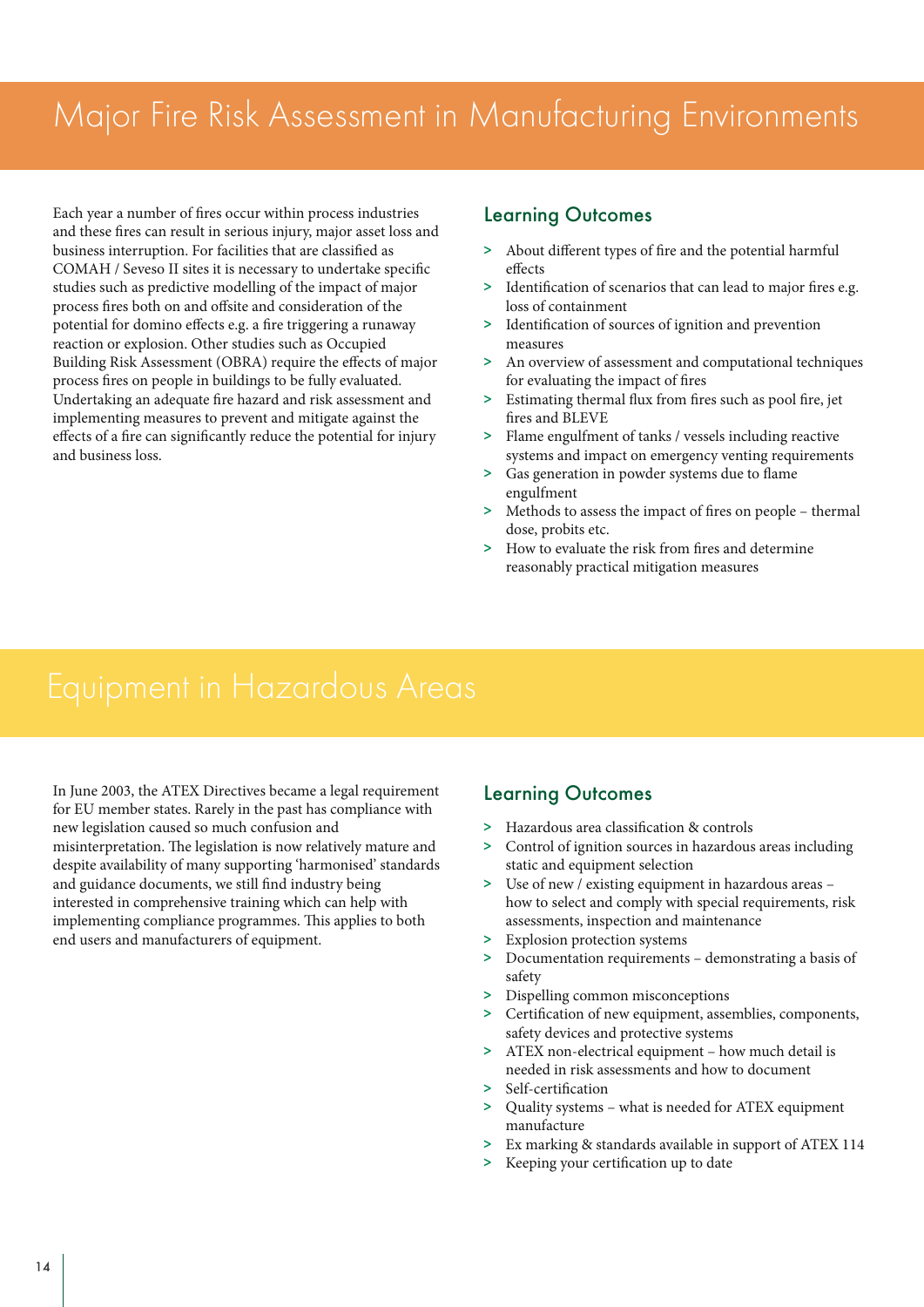To have a SIL rated trip is not a success but a failure. What it means is that the one SIL rated trip is essential for covering the gap between the actual risk achieved and the corporate safety target. The ideal is therefore to show that there are sufficient other layers of protection to achieve the corporate target without any gap

The need for a SIL rated trip and the requirements for that trip is a team decision and so this training course is for process engineers and others who can identify and evaluate the other layers of protection of whatever kind and identify any remaining gap. Therefore this training course is for process engineers, mechanical engineers and others at the forefront of that assessment and not just for the instrument engineers.

The course includes exams on the content. This course explores the legal framework as well as methods of evaluation used for safety instrumented systems. The course also includes how to design and calibrate a risk graph for your company that meets the requirements of latest edition of IEC61511:3 and is presented by the author of the I.Chem.E book on the subject.

### Learning Outcomes

- > Understand where IEC61511 and IEC61508 sit within the legal framework
- > Understand how to document and evaluate all the existing layers of protection in order to identify if a SIL-rated safety instrumented system might be necessary.
- > Understand that it is a team decision and who should be on the team and what they need to know.
- > Understand how to design and calibrate a risk graph for the HAZOP team that provides all the information needed from those who know the process to the SIL expert who will do the LOPA confirmation calculation.

This course is for maintenance engineers who are required to maintain a SIL-rated safety instrumented system ("SIF") and can be asked to be involved in installation and commissioning.

It covers the legal requirements for commissioning and maintenance of SIL-rated systems protecting any dangerous substance. Thus the maintenance engineer discovers what needs to be included and covered at installation, commissioning and during maintenance of the SIF. During the life of the SIF the course looks at replacement and repair activities that occur.

The course also covers the relevant aspects of the management of changes as well as full and partial proof testing. The result is that anyone involved in maintenance of a SILrated safety instrument understands what they need, what they can find, and what is required of them.

- > Understand what full and partial proof tests mean and their importance.
- > Understand what demand rate means and what the impact is of MTTR on maintaining the loop.
- Understand what information must be obtained from the SIL-rated safety instrumented loop designer.
- > Understand the legal requirements for maintaining a SILrated safety instrumented system.
- > Understand what information must be collected during commissioning of a SIL-rated safety instrumented system.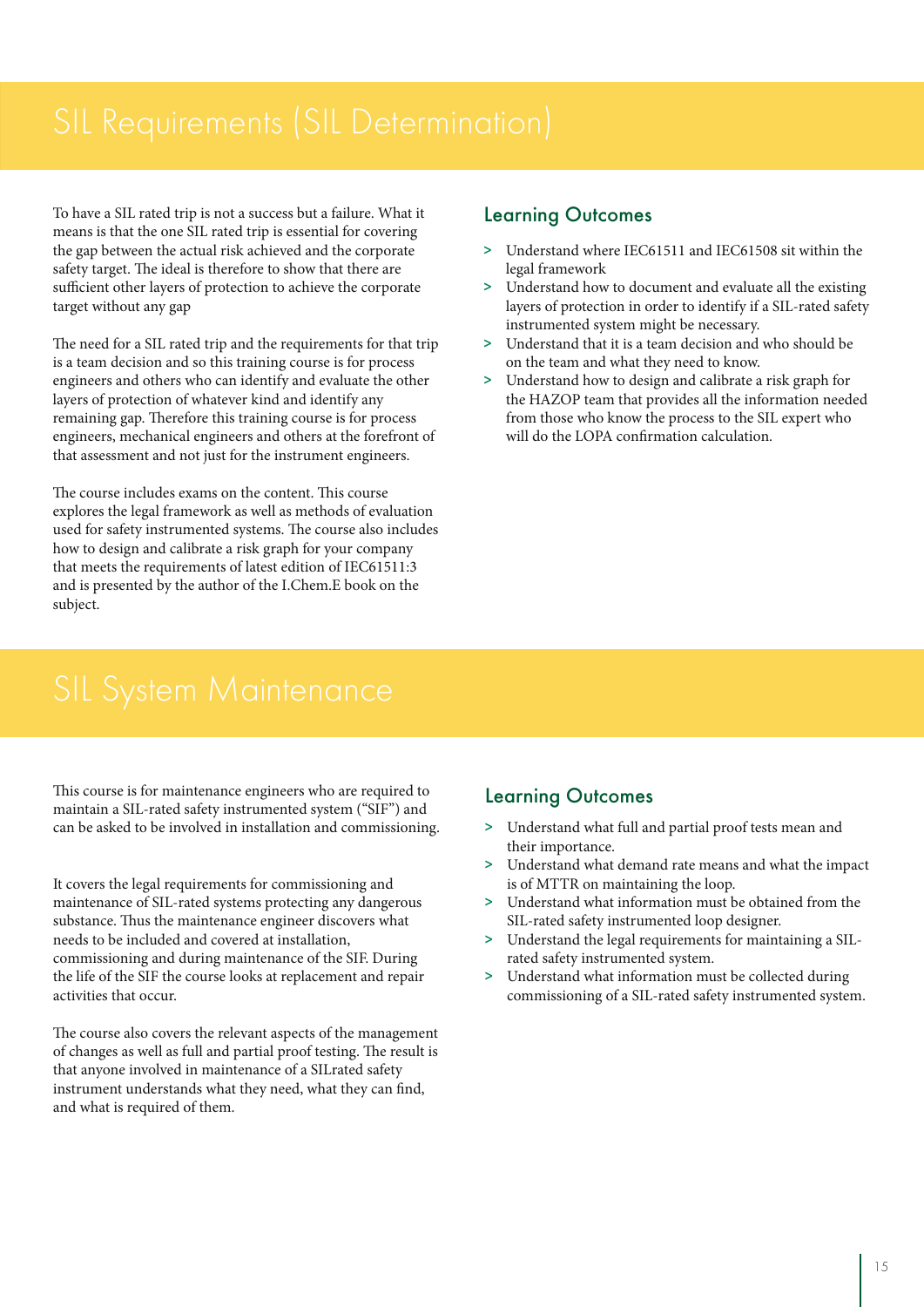An introduction to IEC 61508/11 Safety Integrity Level (SIL) principles for establishing the performance, specification and reliability of Safety Instrumented System.

This course is suitable for anyone who would benefit from a broad understanding of this important safety related area and will cover the background of IEC61508/11 SIL development and its management requirements. The presentation will go on to explain SIL determination techniques such as Risk Graph & Layers of Protection Analysis (LOPA), which are common methods within the process industries. Workshops will reinforce the learning of these techniques.

### **Objectives**

Following completion of the course, delegates should be able to participate in, and contribute towards, future SIL assessments within their own workplace, appreciate the elements of safety system design and the importance of operations and maintenance management to overall safety. Extensive opportunities to discuss the various issues raised with the lecturers will be provided.

Major process accidents (Flixborough, Bhopal, Longford, Texas City, Buncefield, Deepwater Horizon) were all caused by inadequate management of process risks, often because process safety was given insufficient attention by line managers. As a result, effective PSM is now recognised as vital to the control of major process hazards, and this is reflected in legislation; for ex ample, the Seveso I I Directive in the EU and the OSHA 1910.119 standard in the USA. This course aims to give delegates an understanding of Process Safety Management, so that they can develop, improve and implement systems within their own organisation.

- > How PSM failures cause process accidents
- > How PSM relates to and differs from other safety management systems
- > The importance of leadership and culture to process safety performance.
- > About key aspects of PSM; e.g. procedures, training and competence, process hazard analysis, process safety
- > information, change management, plant integrity etc.
- > Techniques for monitoring process safety performance and auditing PSM systems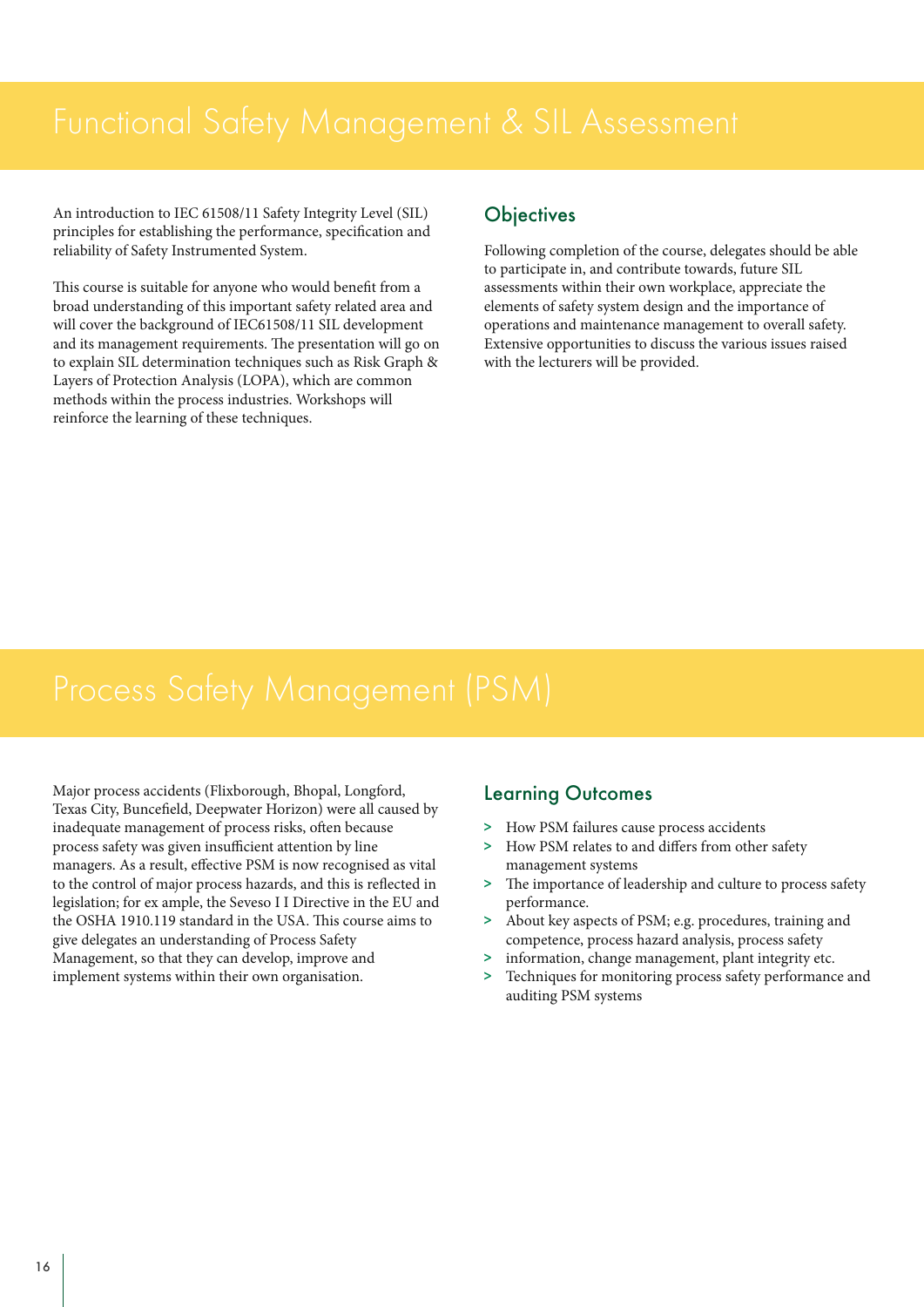# Lessons from Process Incidents

Major incidents in the chemical and process industries such as **Learning Outcomes** fires, explosions and toxic releases continue to happen and often have disastrous consequences. These include loss of life and assets but ultimately could lead to shut down of the site with associated socio-economic issues. In the majority of cases, a similar type of incident has occurred before (either in the same organisation or elsewhere) and had lessons been adopted, it would most likely have been prevented. In addition, an understanding of the root causes and sequences of events in past incidents is extremely beneficial for predicting what might happen on new processes. Studying past incidents addressing relevant lessons should therefore be an essential part of any robust Process Safety Management (PSM) system.

- > The consequences of incidents and how they shape legislation
- > The benefits of sharing and studying past incidents and near misses
- > How complex scenarios can be better predicted through studying the past
- > Common root causes of incidents
- Lessons from recent major industrial accidents
- > Recurrent bad practices are we really learning?

## Measuring Process Safety Performance

The concept of performance indicators such as KPIs (Key Performance Indicators) is widely used in all businesses and has been for many years. Recently this concept has been extended to process safety which can be a serious business risk. Major incidents such as the US Texas City Refinery explosion in March 2005 which resulted in 15 fatalities and 170 injuries, have given rise to the call for process safety KPIs. In this particular disaster, safety performance was assessed solely through measuring occupational safety i.e. number of slips, trips, sprains and strains. This gave a false impression on the overall safety performance of the organisation and was concluded to be a contributory factor to the disaster.

- > Understand why Process Safety Performance Indicators are required
- > Look at the differences between Organisational and Process Safety KPI's
- > What resources are available to aid identification and monitoring
- > Look at the different approaches available and review their suitability for different situations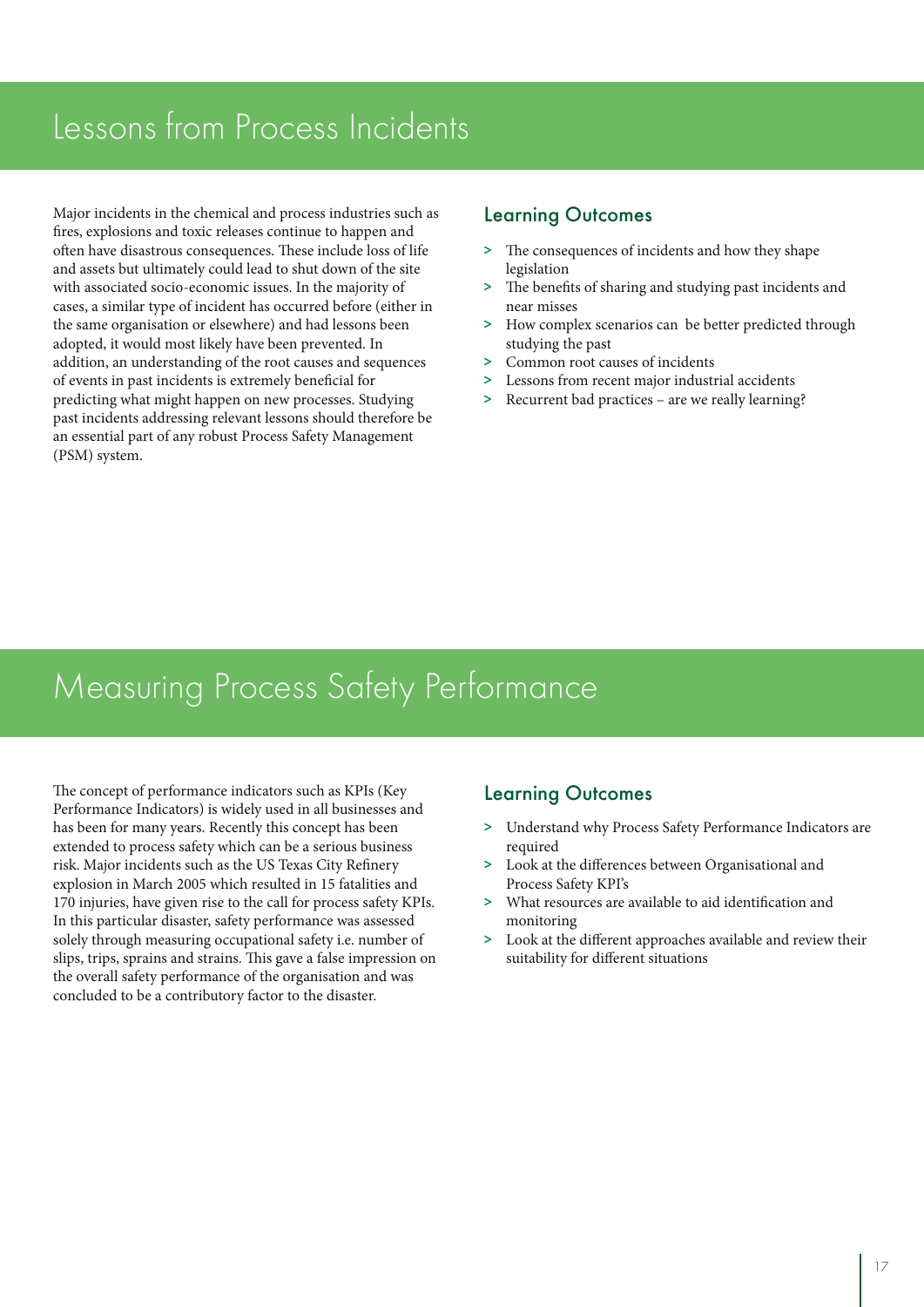# Trainers' Biographies

**Simon Gakhar,** B.Sc. (Hons) C.Eng. MIChemE Professional Process Safety Engineer

Simon is a Chartered Chemical Engineer and joined the organisation in 2004 as a Senior Process Safety Specialist working in both the industrial explosion hazards and chemical reaction hazards groups. Simon is currently the Technical Manager in the process safety consultancy group with over 25 years industry experience in a range of process safety and engineering roles across a broad range of industrial sectors and disciplines, including gas, dust and vapour explosions, electrostatic hazards, chemical reaction hazards and DIERS, occupied building risk assessments, pressure relief, discharge and disposal system design and process safety management. Simon is a very experienced trainer and presenter and has a particular interest in the use of practical demonstrations in training, many of which he has developed himself.

#### **Keith Middle,** BSc, CEng, FIChemE

Keith is a Chartered Engineer, a Fellow of the Institution of Chemical Engineers and a member of the IChemE Safety & Loss Prevention Subject Group and European DIERS User Group. With a BSc (Hons) in Chemical Engineering from the University of Birmingham, his specialties include runaway chemical reactions, thermal stability and decomposition, emergency relief vent sizing for uncontrolled reactions and 2-Phase Flow, hazard identification, risk assessment and worst case sce-nario studies, HAZOP team leadership and Safety Integrity Level and Safety Instrumentation (BS EN 61508/61511). Keith joined DEKRA Process Safety in 1994.

#### **Nigel Allen,** BSc, AMIChemE

Nigel has a BSc (Hons) in Chemical Process Engineering and Business Studies from Aston University and is an Associate Member of the Institution of Chemical Engineers (IChemE) and their Safety and Loss Prevention Group. His areas of expertise include explosion hazard and risk, HAZOP and Non-electrical equipment ignition risk, occupied buildings risk assessment (OBRAs), consequence modeling and Quantified Risk Assessments (QRA). In addition Nigel has experience in Seveso report writing, employee HSE competence profiling, process and occupational safety audits, process safety management (PSM) systems and culture reviews, accident and incident investigations and permit-to-work systems.

#### **Wahid Azizi,** M.Eng.(Hons.)

Wahid Azizi is a Process Safety Specialist consulting at DEKRA Process Safety. Previously, he was a Technical Safety Leader at Procter & Gamble. He worked in the London Plant; a Top Tier SEVESO site and one of P&G's largest plants globally. He has knowledge and experience in various areas of process safety; risk assessments techniques (HAZOP, LOPA), ATEX/DSEAR assessments, SEVESO/COMAH, Electrostatics, mechanical integrity programme and risk based inspection (RBI).

#### **Ian Pavey MPhil,** BSc (hons), MInstP, CPhys, AMIChemE

Ian graduated from Bath University with a BSc in Chemical Engineering. After acquiring practical experience of electrostatic hazards while working as a process development engineer, he gained an MPhil in Applied Electrostatics at the University of Southampton, thereafter specialising in electrostatic applications, problems and hazards. Ian is a Principal Electrostatics Specialist at Chilworth Technology and a member of the Institute of Physics' Electrostatics Group, the Institution of Chemical Engineers' Safety and Loss Prevention Group and the British Standards GEL 101 Committee among others. He has numerous articles published on subjects from new electrostatic applications to powder handling problems and fundamental research in understanding hazardous situations.

#### **John Butcher,** Chemistry B.Sc.(Hons.)

John Butcher manages the UK DEKRA Process Safety (Chilworth Technology Ltd) Consulting team and is a primary peer reviewer. He has over 25 years' experience in managing successful technical safety and operational teams in global chemical distribution and manufacturing businesses. He has chaired the SIA technical committee (UK's solvent sector) with contri-butions to the UK's Health and Safety Executive on the safe handling of flammable liquids. He joined Chilworth in 2013 as a Senior Process Safety Specialist and has worked on a variety of process safety projects in different countries.

#### **Clive de Salis,** B.Sc (Hons)

Clive is a Process Safety Specialist with DEKRA Process Safety, and has a B.Sc. (Hons) in Chemical Engineering. His background is as a process design consultant and expert in process design safety and critical instrumentation. Clive is an expert in process risk assessment, including HAZOP etc, with extensive experience in the design and installation of safety systems and determination of safety integrity levels. Started with LNG vaporisers and recent experience includes Expert witness selected by Barristers and Solicitors for dust explosions.

#### **Chris Martin,** B.Eng., MIChemE, CEng, GIFireE

Chris Martin is a Senior Process Safety Specialist at DEKRA Process Safety was formerly Group EHS Manager at Baxenden Chemicals, with EHS responsibility for three sites. He has fifteen years varied industrial experience, coupled with extensive Senior Specialist experience in safety engineering. He has successfully managed projects on ATEX, DSEAR, COMAH/Seveso, Process Safety Management Systems (PSM), Safety Audits, Fire and Explosion Risks Assessments and Consequence Modelling. He has carried out QRA, HAZOP, LOPA, HAZID studies for a wide range of clients across industrial sectors.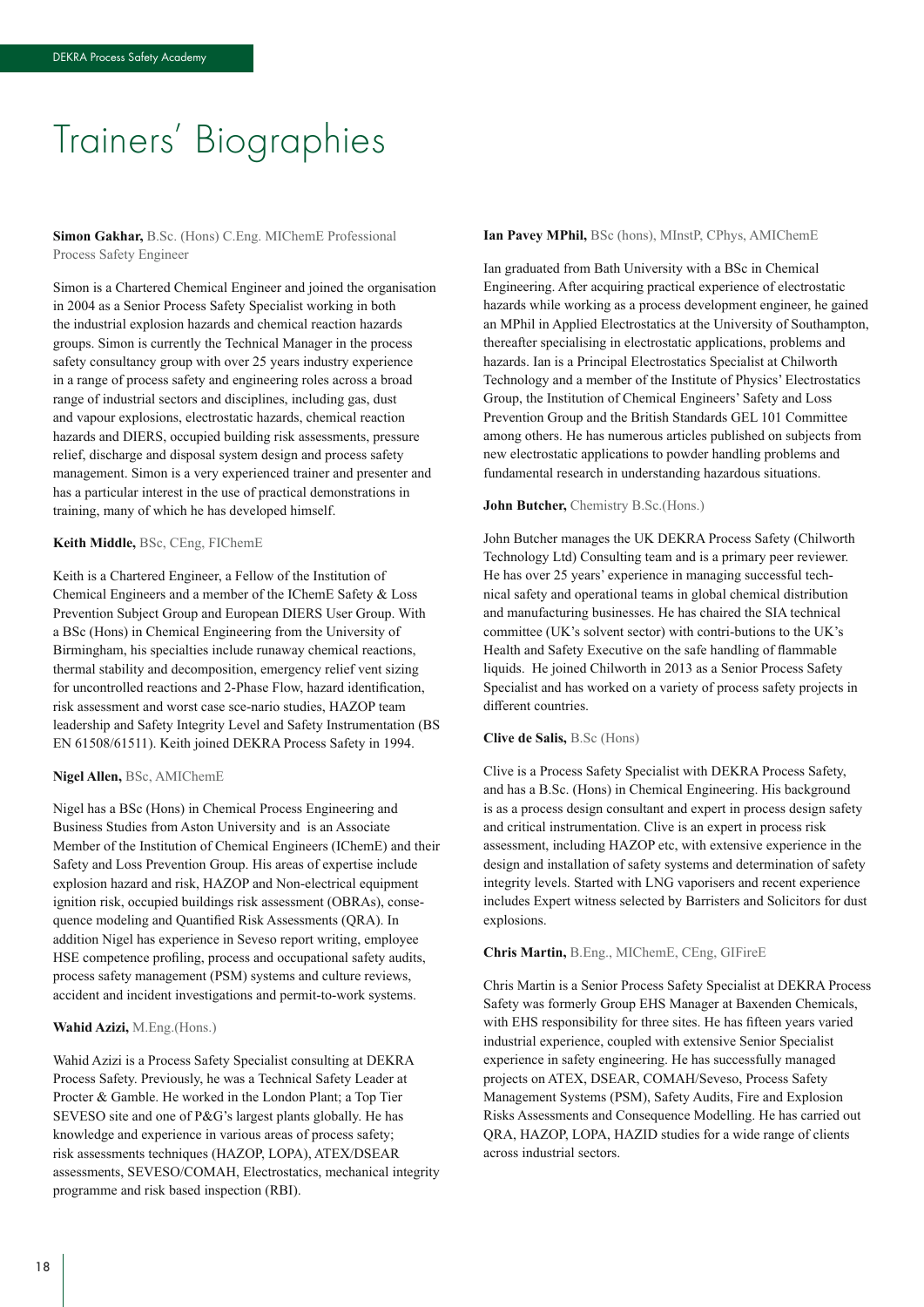#### DEKRA Process Safety

The breadth and depth of expertise in process safety makes us globally recognised specialists and trusted advisors. We help our clients to understand and evaluate their risks, and work together to develop pragmatic solutions. Our value-adding and practical approach integrates specialist process safety management, engineering and testing. We seek to educate and grow client competence to provide sustainable performance improvement. Partnering with our clients we combine technical expertise with a passion for life preservation, harm reduction and asset protection. As a part of the world's leading expert organisation DEKRA, we are the global partner for a safe world.

#### Process Safety Management (PSM) Programmes

- > Design and creation of relevant PSM Programmes
- > Support the implementation, monitoring, and sustainability of PSM Programmes
- > Audit existing PSM Programmes, comparing with best practices around the world
- > Correct and improve deficient Programmes

#### Process Safety Information/Data (Laboratory Testing)

- > Flammability/combustibility properties of dusts, gases, vapours, mists, and hybrid atmospheres
- > Chemical reaction hazards and chemical process optimisation (reaction and adiabatic calorimetry RC1, ARC, VSP, Dewar)
- > Thermal instability (DSC, DTA, and powder specific tests)
- > Energetic materials, explosives, propellants, pyrotechnics to DOT, UN, etc. protocols
- > Regulatory testing: REACH, UN, CLP, ADR, OSHA, DOT
- > Electrostatic testing for powders, liquids, process equipment, liners, shoes, FIBCs

#### Specialist Consulting (Technical/Engineering)

- > Dust, gas, and vapour flash fire and explosion hazards
- > Electrostatic hazards, problems, and applications
- > Reactive chemical, self-heating, and thermal instability hazards
- > Hazardous area classification
- > Mechanical equipment ignition risk assessment
- > Transport & classification of dangerous goods

We have offices throughout North America, Europe, and Asia.

For more information, visit **www.dekra-process-safety.co.uk**

To contact us: **process-safety-uk@dekra.com**